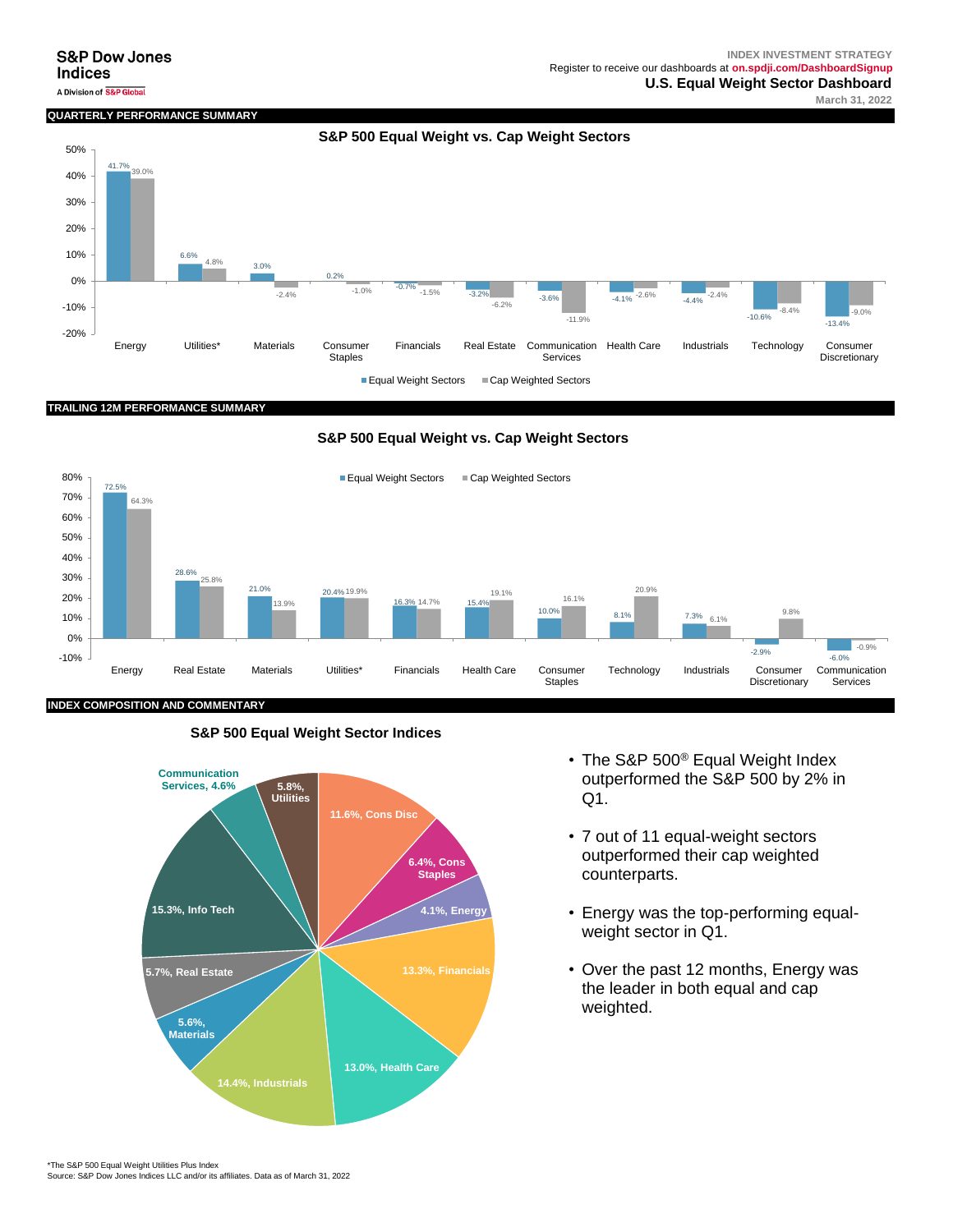



• Equal Weight underperformed the S&P 500 in March, bringing Equal Weight's trailing twelve-month relative performance into negative territory.

Source: S&P Dow Jones Indices LLC and/or its affiliates and FactSet. Data as of March 31, 2022. • Key performance detractors for Equal Weight were the underperformance of smaller-cap names in Info Tech and Consumer Discretionary.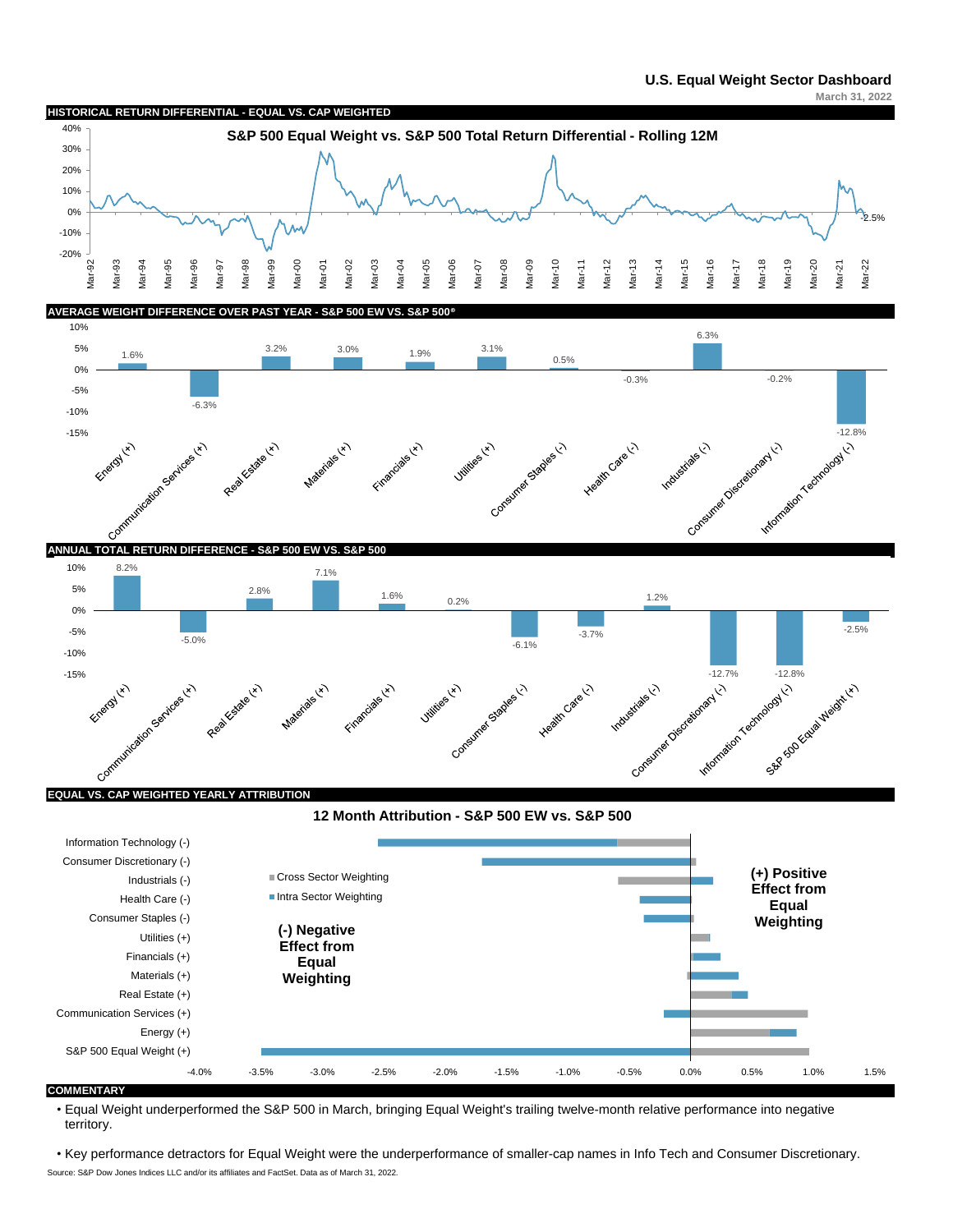#### **KEY TO FACTOR SCORINGS FOR INDICES**

#### **Factor Definitions**

Each constituent of the S&P 500 index is provided with a factor "score" for each of Beta, Volatility, Momentum, Dividend, Size, Value and Quality.



#### **Index Factor Ranking and Factor Diagram Scaling**

#### **Index Scores**

Each index is provided a score in each factor from -100% to +100% based on how much of the total capitalization of the benchmark must be excluded in order to provide a portfolio of stocks with similar exposure to that factor. This is done by examining a ranked series of hypothetical cap-weighted portfolios, including or excluding an increasing number of the stocks with the highest or lowest scores. An illustration of the process may be found at this link.

#### **Factor Diagram Axis**



#### **Notes On Additional Index Statistics**

| <b>Statistic</b>                   | <b>Notes</b>                                                                                                                                                                                                                                                                                            |
|------------------------------------|---------------------------------------------------------------------------------------------------------------------------------------------------------------------------------------------------------------------------------------------------------------------------------------------------------|
| Price/Earnings (P/E)               | Price per share as of observation date divided by earnings per share, calculated by adding the last twelve calendar months' quarterly reported earnings per share.                                                                                                                                      |
| Price/Book (P/B)                   | Price per share as of observation date divided by latest annual reported book value per share.                                                                                                                                                                                                          |
| Price/Sales (P/S)                  | Price per share as of observation date divided by sales per share, calculated by adding twelve calendar months' quarterly reported sales per share.                                                                                                                                                     |
| Return on Equity<br>(ROE%)         | Earnings per share divided by latest annual reported book value per share.                                                                                                                                                                                                                              |
| <b>Financial Leverage</b><br>Ratio | A company's total debt divided by its latest annual reported book value, calculated as book value per share multiplied by common outstanding shares. Debt, book<br>value per share, and common outstanding shares are latest annual reported values.                                                    |
| <b>RSI - 30 Day</b>                | RSI is an indicator of the speed and change of price movements and oscillates between zero and 100. RSI is considered overbought when above 70 and oversold<br>when below 30. RS is the average gain divided by average loss over the past 30 days. Then RSI is equal to 100 minus 100 divided by 1+RS. |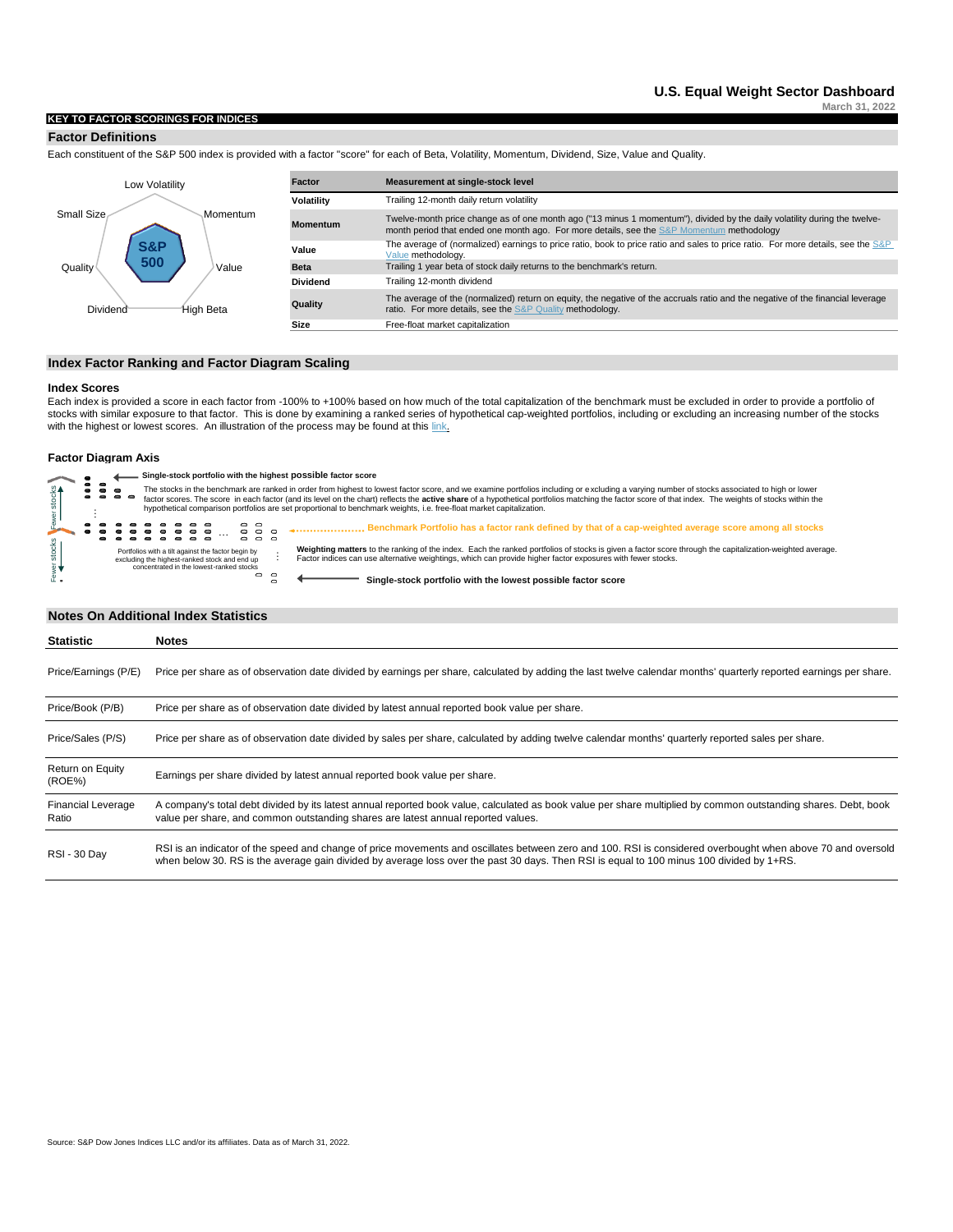**March 31, 2022**

#### **COMMENTARY**

- The diagrams below illustrate factor exposures relative to the S&P 500 across sectors.
- For example, S&P 500 Equal Weighted Consumer Discretionary has a tilt away from Low Volatility, compared to S&P Equal Weighted Consumer Staples, which has a tilt towards Low Volatility.

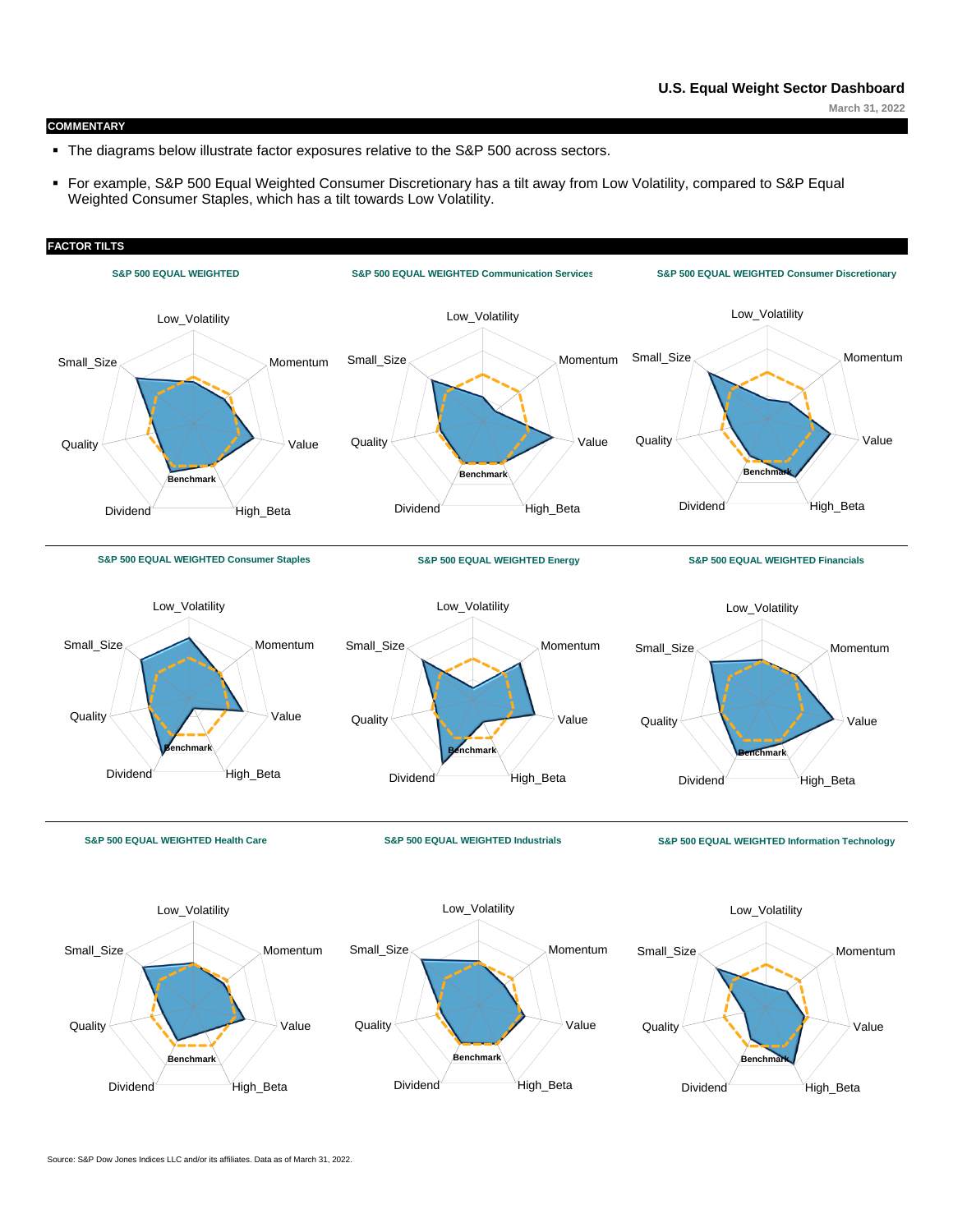# **[U.S. Equal Weight Sector Dashboard](https://www.spglobal.com/spdji/en/documents/performance-reports/dashboard-us-equal-weight-sector.pdf)**

**March 31, 2022**



#### **COMMENTARY**

• Dispersion was mixed across equal weighted sectors, with large increases in Energy and decreases in Materials.

• Correlations were also mixed across equal weighted sectors, with large increases in Health Care and decreases in Industrials.

# **EQUAL WEIGHT SECTOR DISPERSION AND CORRELATION**



**EQUAL WEIGHT VS. CAP WEIGHT CORRELATION**



# The charts above decomposed volatily into the womain components: dispersion and correlation. The dispersion and correlation data points are each seat of the that in parentheses. Index orrelation based on single stock daily

• See ["At the Intersection of Diversification, Volatility and Correlation" for details on the relationship between correlation and dispersion.](http://us.spindices.com/documents/research/research-at-the-intersection-of-diversification-volatility-and-correlation.pdf?src=EWSector)

• See ["Dispersion: Measuring Market Opportunity" for the definition of index dispersion and more information on the uses of dispers](http://us.spindices.com/documents/research/research-dispersion-measuring-market-opportunity.pdf?src=EWSector) ion.

Source: S&P Dow Jones Indices LLC and/or its affiliates. Data as of March 31, 2022. Index performance based on total return (USD). Charts and graphs are provided for illustrative purposes. Past performance is no guarantee results.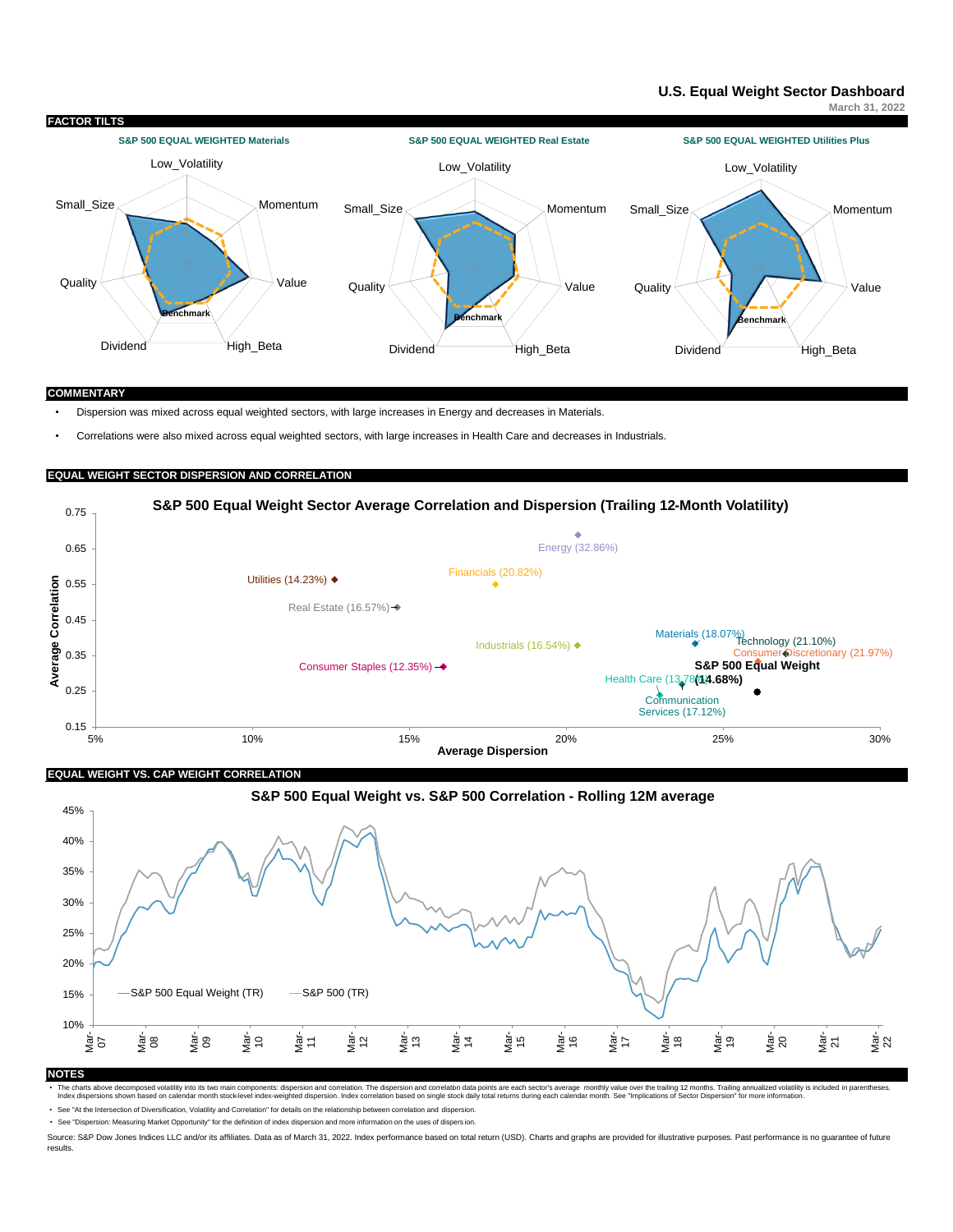#### **SELECTED KEY METRICS - EQUAL WEIGHT SECTOR INDICES**

| <b>METRICS</b>                | <b>DIV</b><br><b>YIELD</b> | P/E  | P/B | P/S | <b>BETA</b> | <b>CONSTITUENT</b><br><b>VOLATILITY</b> | <b>RSI-30 DAY</b> | <b>VALUE SCORE</b> | <b>GROWTH SCORE</b> |
|-------------------------------|----------------------------|------|-----|-----|-------------|-----------------------------------------|-------------------|--------------------|---------------------|
| <b>Consumer Discretionary</b> | 0.9%                       | 20.1 | 4.2 | 1.5 | 1.26        | 34.8%                                   | 43.3              | $-0.12$            | 0.04                |
| <b>Consumer Staples</b>       | 2.5%                       | 23.0 | 4.1 | 1.5 | 0.41        | 21.4%                                   | 52.8              | 0.04               | $-0.23$             |
| Energy                        | 3.0%                       | 22.5 | 2.7 | 1.4 | 0.67        | 37.9%                                   | 63.5              | 0.26               | 0.02                |
| Financials                    | 2.0%                       | 12.0 | 1.7 | 2.2 | 1.05        | 27.2%                                   | 45.2              | 0.34               | 0.30                |
| <b>Health Care</b>            | 0.9%                       | 22.7 | 4.5 | 1.9 | 0.77        | 26.8%                                   | 54.1              | $-0.09$            | 0.19                |
| Industrials                   | 1.1%                       | 26.7 | 4.7 | 1.9 | 0.97        | 26.7%                                   | 52.5              | $-0.13$            | $-0.09$             |
| Information Technology        | 0.8%                       | 28.3 | 5.7 | 3.9 | 1.33        | 32.7%                                   | 48.8              | $-0.30$            | 0.23                |
| <b>Materials</b>              | 1.9%                       | 18.4 | 3.1 | 1.9 | 0.90        | 28.7%                                   | 56.8              | 0.10               | 0.01                |
| <b>Real Estate</b>            | 2.5%                       | 38.2 | 3.4 | 7.2 | 0.78        | 23.2%                                   | 59.9              | $-0.23$            | $-0.01$             |
| <b>Utilities Plus</b>         | 3.1%                       | 25.6 | 2.3 | 2.3 | 0.35        | 19.0%                                   | 74.7              | 0.16               | $-0.29$             |
| <b>Comm Services</b>          | 1.3%                       | 17.4 | 2.5 | 1.9 | 0.97        | 32.9%                                   | 47.5              | 0.12               | $-0.11$             |

**TOTAL WEIGHT OF LARGEST 5 COMPANIES WITHIN CAP WEIGHTED SECTORS AND EQUAL WEIGHT RELATIVE PERFORMANCE**



**S&P 500 Weight in Top 5 Names and Equal vs. Cap-Weight Performance Differential** 



### **COMMENTARY**

▪ Utilities had the highest relative strength among the equal weighted sector indices.